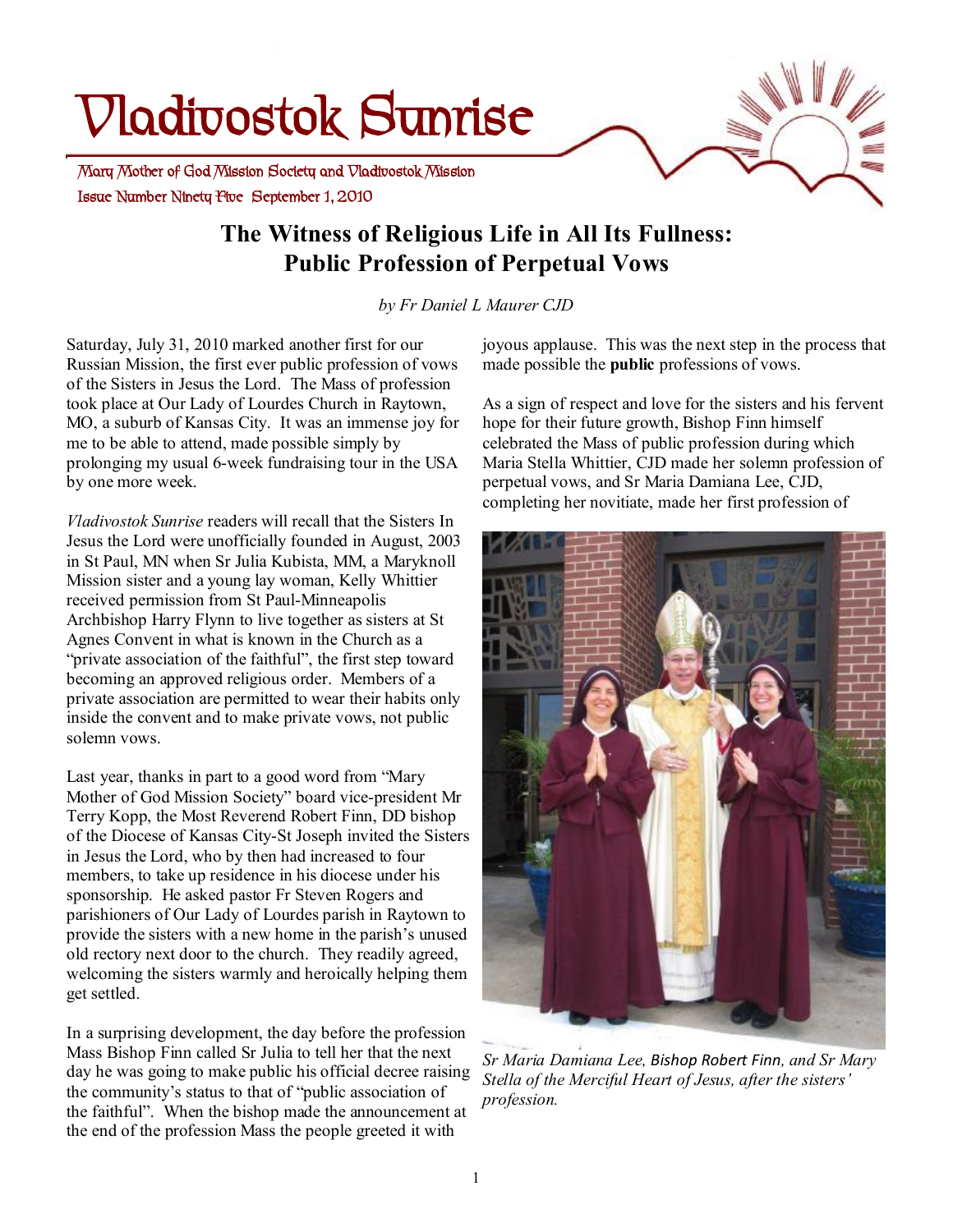temporary vows for three years. The two sisters were radiant with joy on the day that marked the lifetime commitment to Christ of one and the first espousal to Christ of the other. For the happy occasion members of their families came from Virginia, the District of Columbia, California and Minnesota.

Concelebrating with Bishop Finn were this author and Sr Julia's nephew, newly ordained Fr Paul Kubista of St John the Baptist Church in Vermillion, MN. (The host pastor Fr Steven Rogers was unable to attend because he was called away to minister to dying parishioners.) Also in the sanctuary were three presiding deacons; three masters of ceremony and eight altar servers (four or whom are diocesan seminarians and four are servers from the parish).

An Honor Guard of Knights of Columbus led the entrance procession and filled the long aisle of the large church with pomp and plumes. Over 400 guests gathered to rejoice in the celebration, a surprisingly large number considering that the sisters had only been living in the area for one year. Guests included family and friends of the sisters, many of whom, like Terry Kopp, flew or drove (seven hours) from Minnesota; members of the host parish and several member of Coronation of Our Lady Parish in Grandview, MO, which has been a sister parish of the Vladivostok mission since 1995. Among the "Coronation Delegation" were Sister Parish committee members Glenda Merten, Kathleen Daniels, Bernard Lohcamp and Albert St Germain who all took turns driving me to various scheduled events during the profession weekend.

Lasting two hours, the multi-faceted profession Mass was a powerful channel of grace. Being a parish music director myself, I was especially pleased with the choice and quality of the sacred music, from the four preludes before Mass to the closing hymn and rousing postlude. With the help of a printed booklet all who gathered were able to join in singing all of the hymns in English and the ordinary parts of the Gregorian chant *Missa de Angelis* in Greek and Latin. The responsorial psalm and meditation hymns were sung by Sr Maria Stella's sister Meghan Whittier, a soprano with the national U.S. Army Band Choir. Other hymns for the rite of profession and meditation by composers J. Palestrina, W. A. Mozart and C. Franck were sung from the choir loft by the Benedictine Sisters of Mary (another new diocesan religious order). Instrumental musicians included violinist and diocesan seminarian Ryan Koster; parish organist Catherine Thiel and violist Therese Bart.

The purpose of these beautiful pieces of sacred music was to express, surround and enhance and the main reason for

gathering--the complex and deeply moving ceremony of religious profession, which took place after the proclamation of the Gospel.

After the Liturgy of the Word the rites of profession began for both candidates together. They included: calling forth the candidate (which this author was honored to do); response of intent by the candidates; and homily by the bishop, in which he instructed the candidates and taught all present about the most important aspects of the vowed religious life.

After the beginning and the rites of the first temporary profession of vows of Sr Maria Damiana the time for the rite of solemn perpetual profession arrived. It consisted of the following nine "signs" or actions, which taken together symbolize and effect the complete and perpetual consecration of a baptized Catholic to Christ: 1- **questioning** of the candidate by the bishop, in which the candidate states publicly that she is resolved to unite herself more closely to God; to make visible the love of Christ for His Church; to undertake a life of perfect chastity, obedience and poverty; to strive steadfastly for perfection in the love of God and neighbor with the Sisters in Jesus the Lord; and with the help of the Holy Spirit, to spend her whole life in the generous service of God's people.

2- **prostration** of the candidate while the entire congregation prays for her by singing the Litany of the Saints

3- **bestowal** by the bishop of an additional title onto the religious name of the candidate, which until this moment the candidate had not known. In this case Sister became: Sr Maria Stella "of the Merciful Heart of Jesus"

4- **profession** of solemn perpetual vows by the candidate 5- **signing** and witnessing the written statement of vows at the main altar

6- **blessing** and bestowal by the bishop of the ring as a sign of perpetual virginity and chastity

7- **presentation** of the Breviary to the perpetually professed, a special sign for canonesses, whose religious duties include the daily, solemn singing of the Liturgy of the Hours

8- **hymn** to the Blessed Mother, in this case the traditional chant version of the Ave Maria sung by the Benedictine Sisters of Mary from the choir loft 9- **exchange** of the greeting of peace by all members and associate members of the community of Sisters in Jesus the Lord

The profession of public religious vows is one of the most eloquent expressions of the meaning and witness of the vowed religious life. After the Mass I told Donnita Whittier, mother of Sr Maria Stella, that this was one of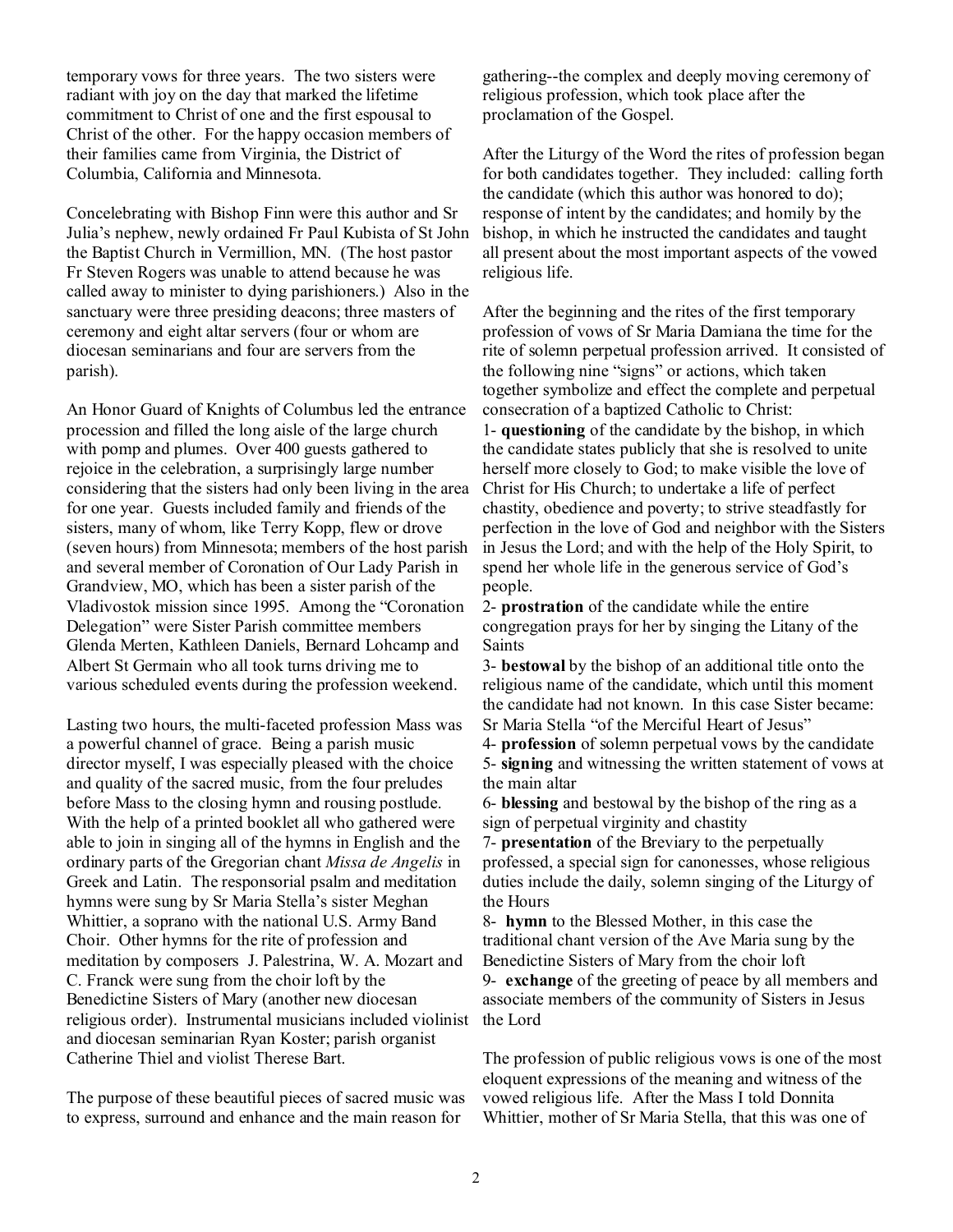

*The Sisters in Jesus the Lord (CJD), Bishop Robert Finn of the Diocese of Kansas City-Saint Joseph, concelebrants and servers in front of Our Lady of Lourdes Church after the Mass of solemn perpetual profession. Front Row L to R: postulant Sylvia Suarez; newly professed Sr Maria Damiana, Sr Julia holding the official degree of the Bishop raising the sisters to a "Public Association of the Faithful"; first solemnly professed Sr Maria Stella; Sr Catherine Marie; associate member Mrs Sharon King; seminarian (?). Back row L to R: Fr Paul Kubista; Fr Daniel Maurer CJD, Deacon Michael Elsey; Bishop Robert Finn DD; Deacon Nao Kao Yang (behind Sr Catherine Marie); Deacon Martin Goedken; server John Ward; server Joshua Bonello; Cross bearer and seminarian Adam Haake.* 

the most beautiful ceremonies I had ever seen. She responded that she too was thinking the same thing during the Mass. Then she said that at the weddings of relatives and friends unmarried girls usually dream about their own future wedding and marriage, and that this ceremony, with so many meaningful rites and even with a bishop presiding, was more beautiful than a wedding, so she was thinking that a lot of the young girls present were dreaming about the possibility of becoming nuns. In fact several young women who were there are actively discerning their vocations and are seriously considering a calling to the religious life and to the Sisters in Jesus the Lord.

I am sure that Vladivostok Sunrise readers and Vladivostok Mission benefactors will join the Canons Regular In Jesus The Lord in congratulating our sisters on the two new joyful steps they have so recently taken: becoming a public association of the faithful in the Diocese of Kansas City-St Joseph and the public profession of vows of two of their members. Also, please pray that they will be able to open a local community of their order here in the Russian Far East as soon as possible. The witness of their consecration is needed so much here in a land where so few people know anything about Jesus Christ.

**Remember "Mary Mother of God Mission Society" in your will.** 

## Our Benefactors:

Coronation of Mary Parish in Kansas City, MO has been a sister parish for many years already. Every spring they have their annual fundraiser for the benefit of Vladivostok Mission--a plant sale and bake sale. Now that the Sisters in Jesus the Lord live in Kansas City, contacts with Coronation are even more frequent and fruitful. Thank you, Coronation!



*Glenda Merten with baked goods and Bernard Lohcamp, "chief gardener" for the Mission.*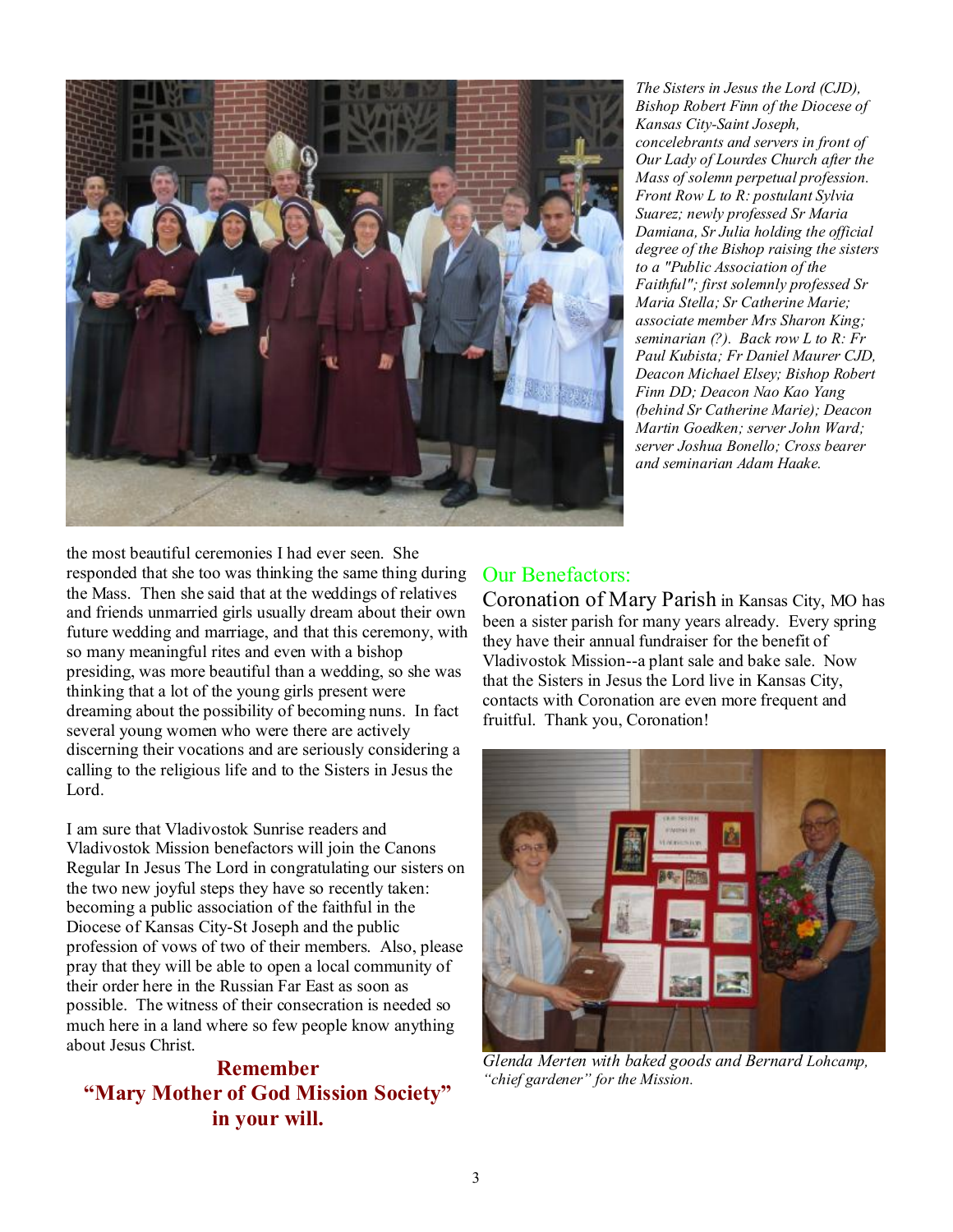

*Bernard's daughter—actually, his entire family helps with the sale. What a great Spring project!* 

## **14th Annual Far Eastern Catholic Youth Conference**

### *By Dmitri Kamil*

The 14th Annual Far Eastern Catholic Youth Conference was held in Khabarovsk July 25 through August 1. Youth participated from Vladivostok, Nakhodka, Dalnegorsk, Romanovka, Khabarovsk, Blagoveschensk, Aldan, and South Sakhalinsk. And for the first time it was attended by four priests and four nuns! Besides the parish pastors, the sisters were from the Incarnate Word community in Khabarovsk and the Sisters of Charity of St Anne from Vladivostok. And Brother Patrick of the Canons Regular of Jesus the Lord also attended. There were many familiar faces, and many new faces.



*Sr Roberta and Br Patrick were among the attendees at the Conference.* 

The theme developed this year was "Christ—The Witness of Divine Love". About how Christ, by coming in the flesh and dying for us showed forth God's love for us. The resurrection of Jesus Christ is a source of strength for every Christian. It is a great witness: how God gave his only Son so that we could come to eternal life. Of course we also have to be witnesses of God's love as was Christ, by our life style, by our good deeds, and by our Christian joy, no matter where we go, to school, to work, at home, with friends—wherever we go.

For the talks at the Conference, the speakers tried to establish an atmosphere of a courtroom, with a dispute between God and the world in which the participants were to propose arguments on God's side against the opinions of the world. And there was group work to see how well the arguments had gone and what results were reached.



*Valery Titov and Fr Harry Menezes, pastor in Blagoveschensk, show off their Conference t-shirts.* 

Everybody liked the actors group which prepared several scenes for us reflecting the theme of the day. The blogger's group kept up with events in real time with their website [http://vk.com/club4078481.](http://vk.com/club4078481) The liturgical group under the direction of Sister Roberta from Vladivostok gave everyone a lot of joy with the hymns and psalms they sang during mass. Psychologist Natalya Voitsel also did some great training on the subject of "How to be Yourself". Of course there was Morning and Evening Prayer from the Liturgy of the Hours, and Holy Mass at the end of each day. There was some praise sessions, and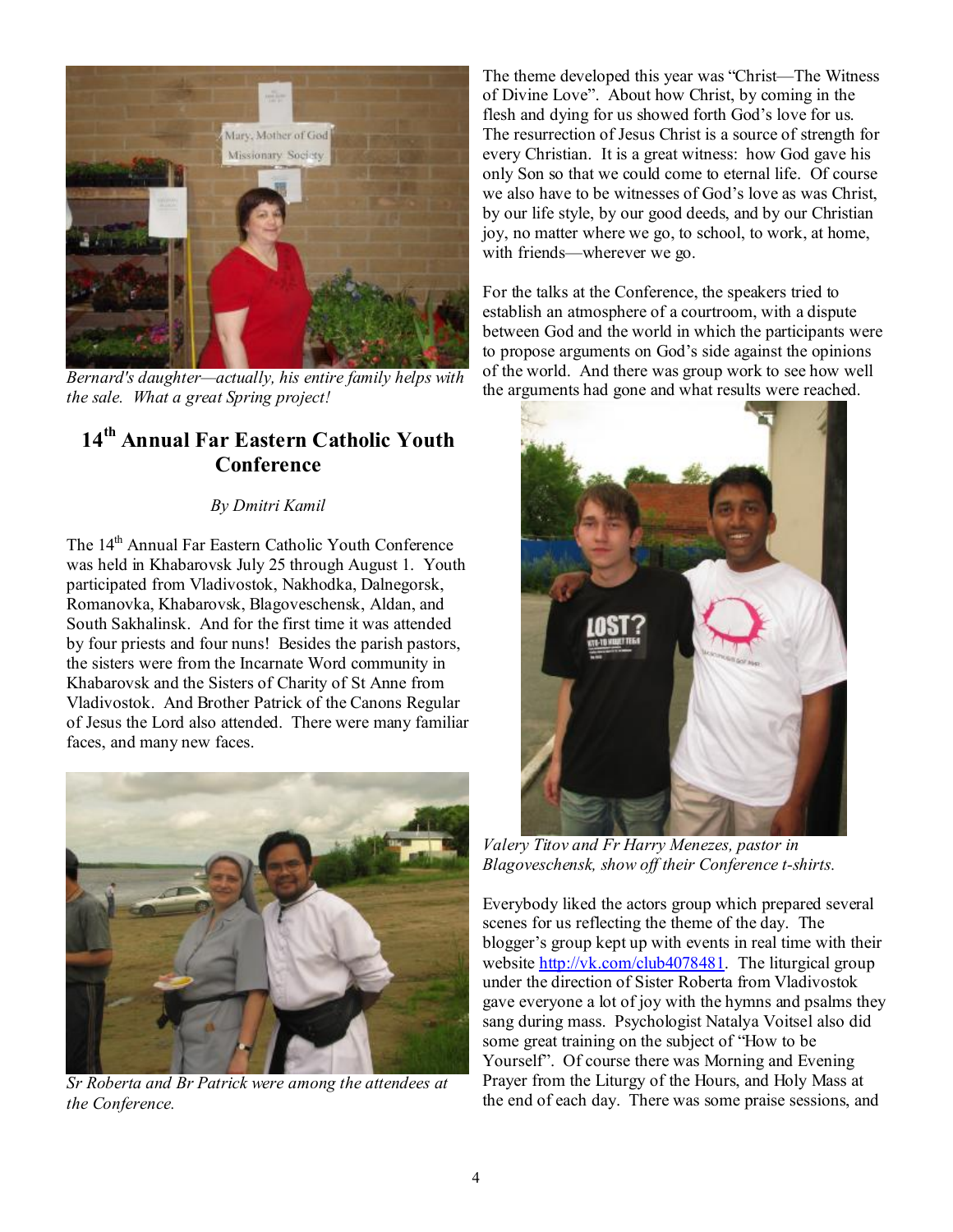

*Some of the participants gathered for a group shot.* 

prayers of healing for each participant by the priests present, made all the more memorable by a sudden downpour of hail! Every day ended with a roundtable discussion of the day's events.

We had a spiritual day in the middle of the Conference, with the Khabarovsk sisters speaking about repentance, and we had a chance to go to confession. Afterward we went to the Amur River for a barbecue, but unfortunately we couldn't swim because of a chemical accident across the river in China.

A nice surprise for the participants was a gift of special tshirts and Christian symbols. Then Fr Marcelo took the participants on a hike into the city to try to get some experience of witnessing to others, as it was the theme of the Conference. We didn't intend to confront people and ask questions. When people saw our t-shirts they naturally came up to us to ask questions, and to find out where the church was located and when they could come for a visit. It was a very interesting experience for us.



*Holy Mass is on the schedule every day. Fr Harry, Fr Marcelo Brandon, Pastor in Khabarovsk, and Fr Christopher Koval, Pastor in Petropavlovsk, Kamchatka.* 

As usual for the end of the Conference, participants wanted a longer conference next year—ten days or two weeks. It was good to see how God worked with the energetic youth, and their interest to know more of God and about God, and of their witness to others. If Christ didn't die and rise for us, we also wouldn't know how much God loves us.

## **News Notes**

#### *by V Rev Myron Effing, C.J.D*

● Many people have asked us to **communicate with them by email**, but I'm sure our mail often winds up in their spam boxes because of our ".ru" extension on our own email address. If you've asked us to write you by email, please see that your email program will accept our mail. Thanks!

• It finally happened! After nearly 20 years of working in Russia, I have at last received a "**green card**" from the government! It is permission to live in Russia without any visas for five years, at which time I have to extend it, or become a Russian citizen. It will save us a lot of red tape and useless trips to Korea or America to renew my visa! Now we are expecting Fr Dan and Fr Sebastian to receive theirs, too! The parish applauded when they heard the news. Thanks be to God!



• When I edited the last Vladivostok Sunrise, I didn't have a photo to tell you about the **1000th "Adopt-a-Birth"** baby. So here is the photo for you. The "baby" is twins!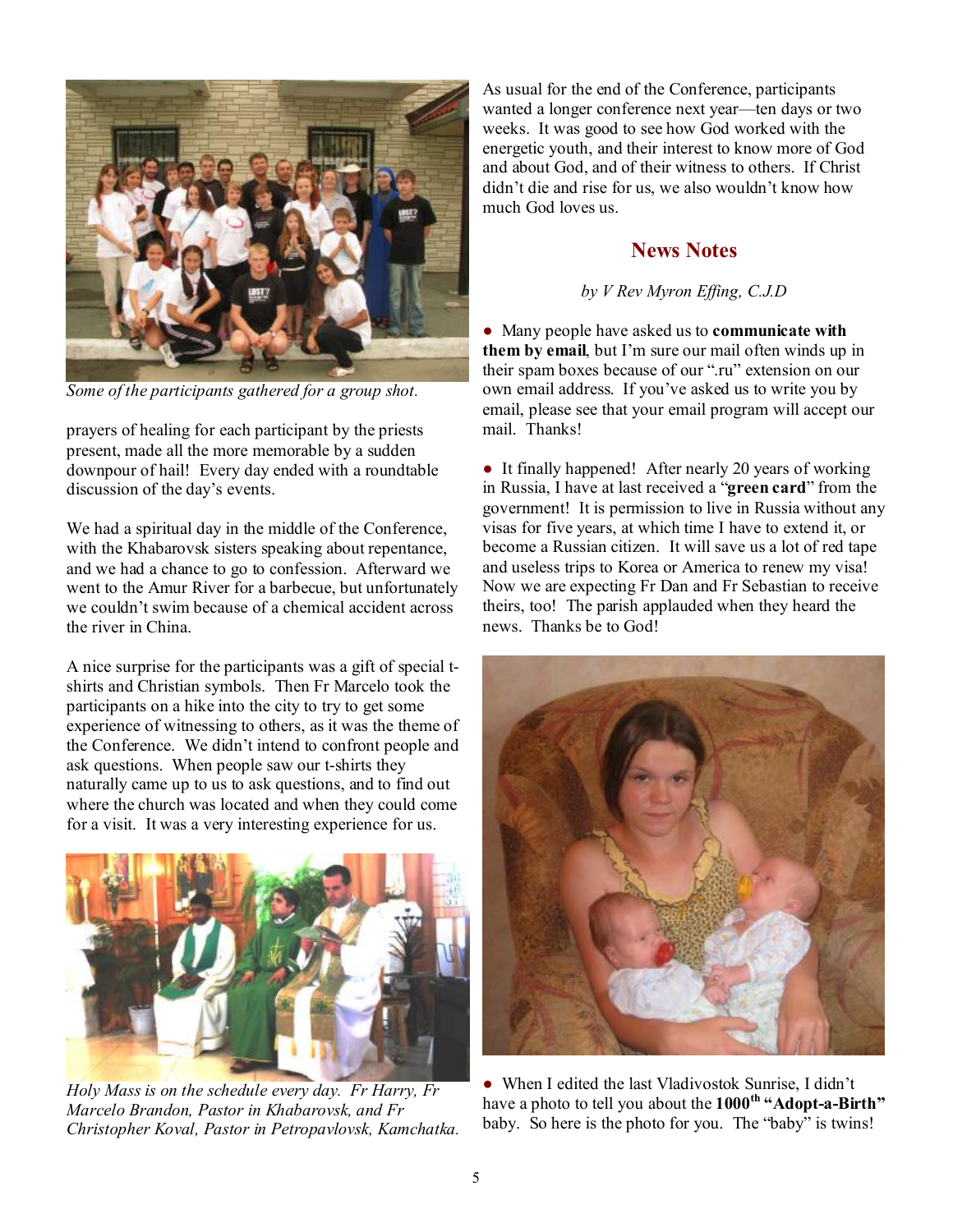Here they are in the arms of their older sister. "Denis (l) is actually #1000. It means that we have helped 1000 moms give birth by offering financial support at birth time when they needed it—support which came from American benefactors like you. Of course our Women's Support Centers have helped many more women of all ages who didn't that that particular \$20 help at birth time. 1000 times \$20 adds up to \$20,000's donated for this purpose! Thanks, benefactors! And thanks to George Reiss of Dayton, Ohio who started this program for us.

● Speaking of **twins**, at the Women's Support Center in Trudovoe, two sets of twins were born in one week! The moms were happy, but feeling overwhelmed without husbands. So we bought a two-seater baby buggy to help them out. They will share it.



*Australian Guest seminarian Michael Cornell playing with the orphans at Hospital #3.* 

*Brother Patrick surrounded by orphan kids. It is always fun for volunteers to go to the orphanage.* 



● We are really excited that in the new school year it looks like we will have six **seminarians**! Wow! How exciting! And we've been getting more inquiries about young men wanting to find a religious community to join. That is sure a good sign. I'd like to tell you all about them, but that will have to wait until they take vows a year from now—hopefully. We think it is important to maintain the anonymity of seminarians until they have made a firmer decision, as they are still young people, and don't want their names all over the internet, if it turns out that they decide not to continue in religious life, which sometimes happens. Meanwhile you can pray for them!

● Speaking of **seminarians**, their bill from the university for tuition is \$3500 per year for each. The university does a good job of teaching foreigners the Russian language.

● Happy Feast of the **Assumption**! We had our annual procession for the feast. It is such a wonderful event to recognize the great woman who sits as the queen of heaven and earth! And Fr Dan, in his sermon, just couldn't resist pointing to the beautiful stained glass window of the Crowning of Mary, which is, in the opinion of many, the prettiest window of all! Of course the window probably can't hold a candle to what she will look like when we actually get to see her in all her glory! During the mass we sang eight Marian hymns, and, of course, I insisted we sing all the verses! It was great!

● Since this is the **vacation season** in Russia, we are getting a lot of tour groups of people from all over Russia. Most have never been in a Catholic church before, so it is quite an experience for them. We try to accommodate them, if possible. My turn to be in the church is all Saturday afternoon. That is fine with me! If I don't have many guests I can get prayer time in, and work on my Sunday sermon.

● The **soup kitchen** for the elderly was working in two shifts, Monday and Thursday's group has 34 people attending, and Tuesday and Wednesday's group have 33 people. The attendees also took food home with them for their evening meal. Of course our soup kitchen was not like in America--for the homeless. Here everyone has a home, as it is a constitutional right. The soup kitchen is for those who can't afford to buy food, and the clients are all recommended to us officially by the county social service departments as being people really in need. Often they are elderly folks who have outlived their children, and are thus also lonely and in need of social activity.

Unfortunately the funding for this program, which came from Spain, ceased, and we have thus far not found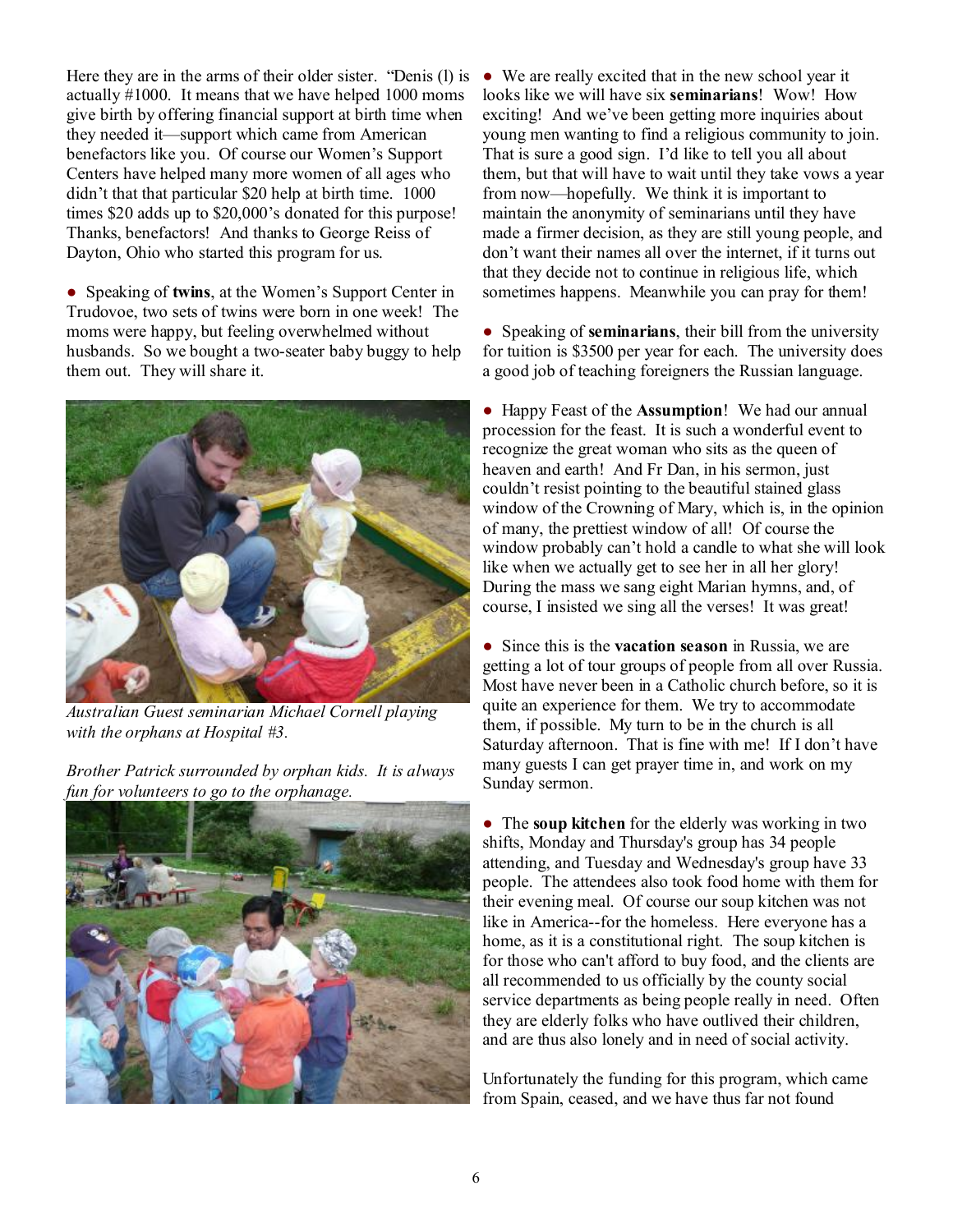another funder. The Juan Bonal Foundation supported the program beginning in 2005, at about \$2000 per month.

The lack of funding is also a problem for the café where the program took place, as the number of meals they serve will be decreasing, so probably some cooks will loose their jobs. The elderly are disappointed, of course, but we've received letters from them asking "thanks for your help all these years."

● In June Fr Dan organized three nights of **organ concerts**. The organist was Dr Alexei Parshin from the Moscow Conservatory. It was his fifth concert series with us. It was a sell-out crowd, and people are very grateful. After each concert someone talks to us about how to become a Catholic. Maybe some people put off the religious questions in life, but since they were here for a concert, they have a chance to ask questions.

• If there's a place in Vladivostok which is always busy, it is the **Omega University Program's Culture Club**. It meets every Wednesday from 6:00 to 9:00 at the sister's old apartment on Dalzavod Street. A wide range of youth gather, interested in a variety of subjects from fine arts, psychology, to current political problems. Every meeting has a theme, which is decided upon at each meeting for the next one. The discussion takes place over a cup of tea.

Sometimes the action is musical in form, or reading of literature, psychological training, spiritual reflection, and sometimes viewing a film. Then there always follows a discussion. Sometimes the participants have a read a book or article in advance for discussion, and sometimes the participants themselves perform. Sometimes they plan the meeting as a formal dance ball, and sometimes they take a hike in nature. Usually the discussions are wide-ranging and can be hot, as opinions vary. But always interesting and constructive. The Club has its own website so participants can keep up with club events.

The Club already has developed its special atmosphere and its range of interests. Here you can get acquainted with interesting and educated people. Anybody can attend, and it is free.

● **Hacienda Restaurants** in Evansville, Indiana have a "give back" night when 20% of each client's bill is donation to a charity. Benefactors in Evansville arranged a night for us—August 31. Thanks, benefactors! It made me hungry just thinking about it! I hope the response was great! Salsa, anybody?

## **How to Communicate with Us**

#### **Internet**

Russian language: [www.catholic.vladivostok.ru](http://www.catholic.vladivostok.ru) English language: [www.vladmission.org](http://www.vladmission.org) Sisters in Jesus the Lord in English: [www.cjd.cc](http://www.cjd.cc)

**Office in Russia: Phone and FAX:** 011-7-4232-26-96-14

myron@catholic.vladivostok.ru daniel@eatholic.vladivostok.ru

**Office in California: Phone and FAX:** 1-(209) 408-0728 Mary Mother of God Mission Society 1736 Milestone Cir Modesto CA 95357 usoffice@vladmission.org

**Sisters in Jesus the Lord:** 1-(816) 353-2177 7049 Blue Ridge Blvd Raytown, MO 64133 www.ejd.co

**Vladivostok Sunrise** Edited and produced in Russia by V Rev Myron Effing, C.J.D. Printed in St Paul MN by Sexton Printing, Inc. Assembled for mailing by Nativity Parish, St Paul, Minnesota.

#### *(Continued from Page 8)*

theatre. It makes a great family night! How about dedicating your fundraiser for a specific program such as the Women's Support Centers, Seminarian Support, Adopt-a-Grandma, etc.

**● SHARES Card Fundraiser** – California – We just received our latest quarterly check for the SHARES card program. To date, you have raised \$10,149.06 for the mission! Wow! That's a lot of groceries! **Thank you!** This program costs you nothing to participate. Contact the mission office for your FREE cards. When you shop at Save Mart, Lucky's, Food Maxx or Smart Foods grocery stores, the check clerk will swipe your MMOG Shares card. Nothing else to do! Save Mart Corporation will donate 3% of your grocery bill to MMOG! Pass them out to friends and family! Does your grocery store chain have a similar program? Please let us know! Please contact the mission office for more information - 209-408-0728. Thank you, and may we all continue to pray for one another and the work our missionaries are doing at home and abroad to revive the Catholic Church in Russia.

God bless you, Vicky Trevillyan St Therese, Pray for us!